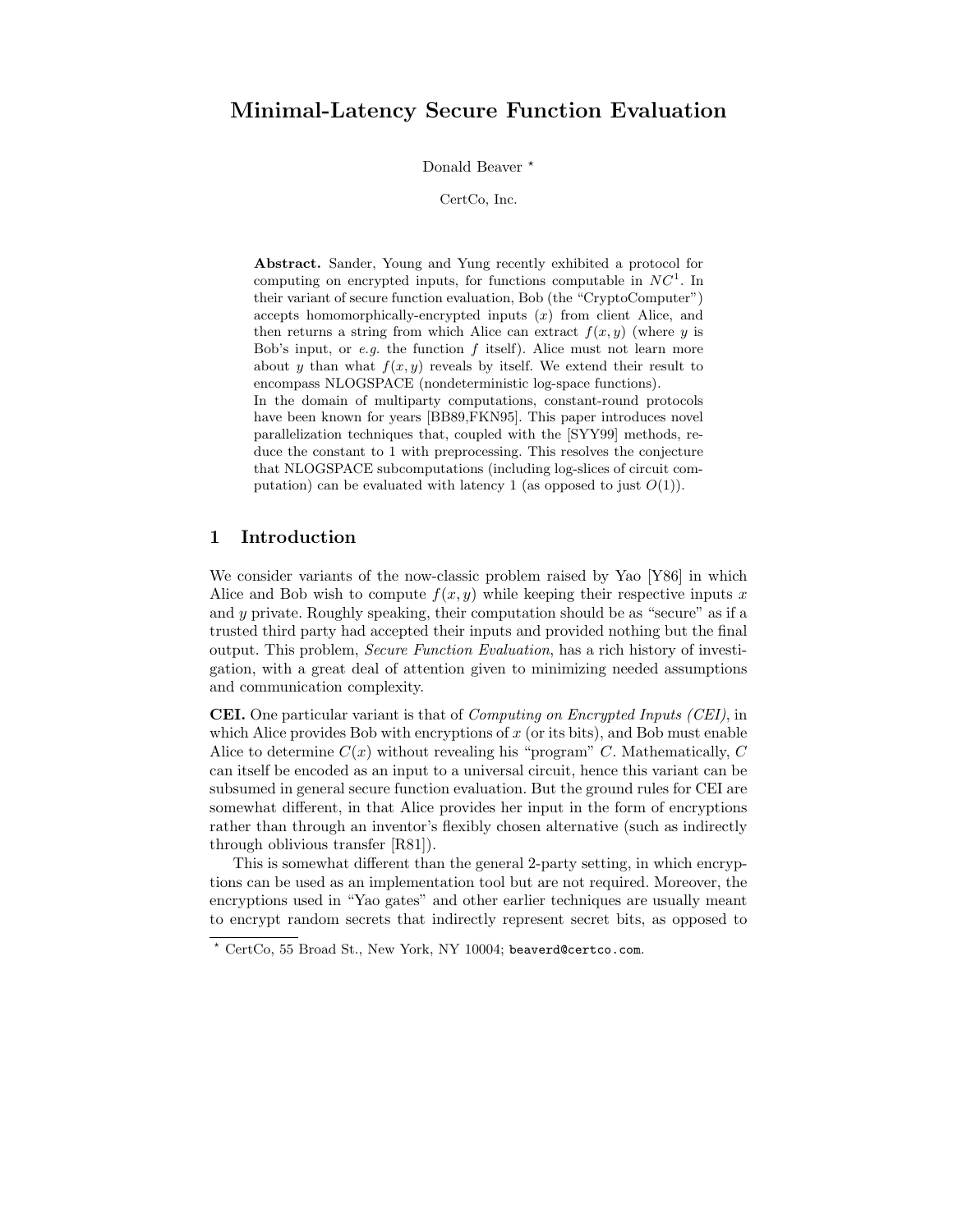encrypting the secret bits themselves. (A concrete hint if this is confusing: Alice often gets to learn one secret  $x_0$  or another secret  $x_1$ , each of which is itself random; but the actual value represented by this process is 0 if Alice learns  $x_0$ , or 1 if Alice learns  $x_1$ .)

In the general SFE setting for two parties, preprocessing obviates the need for "encrypted inputs" and other extra work, since a "scrambled universal circuit" can be prepared in advance and then applied in one round as soon as the actual inputs become available. The challenge is therefore to achieve a oneround protocol without preprocessing (other than public-key initialization and the like).

Recently, Sander, Young and Yung provided a novel construction that enables *non-interactive* computing on encrypted inputs for functions in  $NC<sup>1</sup>$ , namely functions computed by bounded-fan-in log-depth circuits. ("Non-interactive" means that Bob can complete his computation and return the result to Alice without conversation beyond receiving the initial message from Alice; obviously, Alice's inputs must be communicated to Bob in some form.) Alice simply drops off her input, Bob processes it, and Alice picks up the results. Dubbed "cryptocomputing" by [SYY99], this methodology has applications to mobile computing and other settings.

Our contribution to non-interactive CEI (cryptocomputing) is to extend the class of functions to NLOGSPACE, *i.e.* non-deterministic logspace, a superclass of  $NC<sup>1</sup>$ . This extension relies on matrix techniques from Feige, Kilian and Naor [FKN94], but also employs a newly contributed inversion-free reduction (§5.5) to compute products of secret group elements in one pass. With these methods, functions in NLOGSPACE can be evaluated in 1 round from scratch, answering a challenge left open by [SYY99], namely whether complexity beyond  $NC<sup>1</sup>$  is attainable for non-interactive computing on encrypted inputs.

MSC. Another twist on Secure Function Evaluation introduces some number  $n$  of parties, each holding a private input  $x_i$ , who wish to compute some function  $f(x_1, \ldots, x_n)$  [GMW86,GMW87,BGW88,CCD88]. This version, known as Multiparty Secure Computation (MSC), has also been the subject of extensive analysis.

When "computational" security is considered (as opposed to information theoretic), it is in fact possible to reduce any poly-depth circuit to a protocol with  $O(1)$  rounds [BMR90]. With preprocessing and complexity-theoretic assumptions, those methods enable the results to be ready in one round after the inputs are provided, as mentioned above for the 2-party case.

Instead, we focus on the challenge of information theoretic security. For efficient solutions (polynomial message size and local computation), the number of rounds of communication is generally related to the circuit depth for f. Bar-Ilan and Beaver introduced techniques to reduce the computation by log-factors [BB89]; thus functions in  $NC<sup>1</sup>$  can be computed in a constant expected number of rounds. In fact, the methods from [FKN94] extend this to functions in NLOGSPACE. But the  $O(1)$  constants, while small, still exceed 1.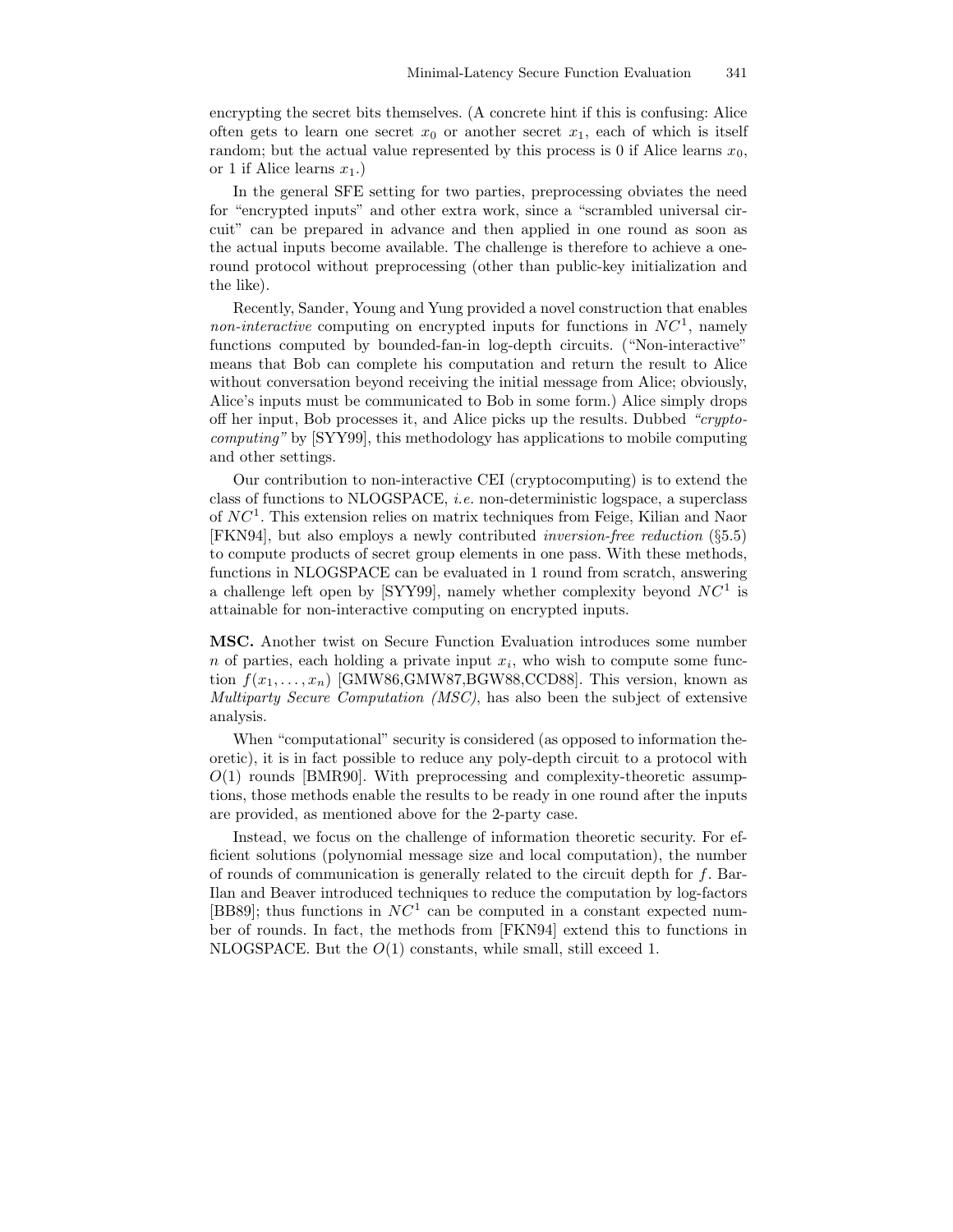Unlike the CEI setting, we do focus here on minimizing the *latency* of the computation, namely the number of rounds from when the inputs are supplied to when the output is ready. In [B91] it was shown that 1-round latency for secret multiplication (among other things, such as multiplicative inversion) is achievable.

Applying that work in a brute-force fashion to the [BB89,FKN94] solutions still gives a constant latency exceeding 1, because of the need to compute multiplicative inverses prior to evaluating components of a large product. We apply the methods of [SYY99] to reduce the latency to 1 for  $NC<sup>1</sup>$ . The final construction provides a particularly elegant view of multiparty computation expressed as a secret linear combination of inputs.

With the inversion-free reduction described in this work, we also show how to achieve a latency of 1 for NLOGSPACE secret computations by avoiding the two-phase process in earlier works. Especially attractive is the fact that, apart from the preprocessing, no broadcast is needed. Thus a single dissemination (broadcast message without agreement) from each honest participant suffices for each NLOGSPACE-subcomputation.

## 2 Background and Definitions

We consider two different cases for function evaluation: the two-party case and the multiparty case. In the two-party case, hidden values can be represented through encryption, through oblivious transfer, or other such constructs. In the multiparty case, values can be represented through encryption, of course, but more interestingly through secret sharing [S79,B79].

It should be noted that the manipulations of these fundamental representations – encryptions or shares – are quite similar. Thus we may speak of "secret addition" to mean a homomorphic encryption  $(e.g. E(a)E(b) = E(a \oplus b))$ or to mean a homomorphic additive sharing  $(e.g. h(x) = f(x) + q(x)$  from  $h(i) = f(i) + g(i)$ . In general, "secret *(operation*)" can be interpreted according to context, whereby the representation of the result is calculated from the representations of the inputs – be it encryption or sharing or otherwise.

Likewise, the "reconstruction" or "revelation" will refer to interpolation of shares, or decrypting of values and propagation through trees, etc...

We note these observations explicitly to avoid doubling the size of the exposition, since, for example, the use of multiplicative inverses will be discussed both in the context of encrypted-representations and shared-representations.

#### 2.1 Secret Sharing and Multiparty Computation

We refer the reader to [S79,B79,GMW87,BGW88,CCD88] for more detailed exposition. A secret value x can be shared among n parties, at most t of whom are colluding, by selecting t random coefficients  $a_t, \ldots, a_1$  and defining  $f(u) =$  $a_t u^t + \cdots + a_1 u + x$ . Player *i* receives the **share**  $f(i)$ . With  $t + 1$  correct shares,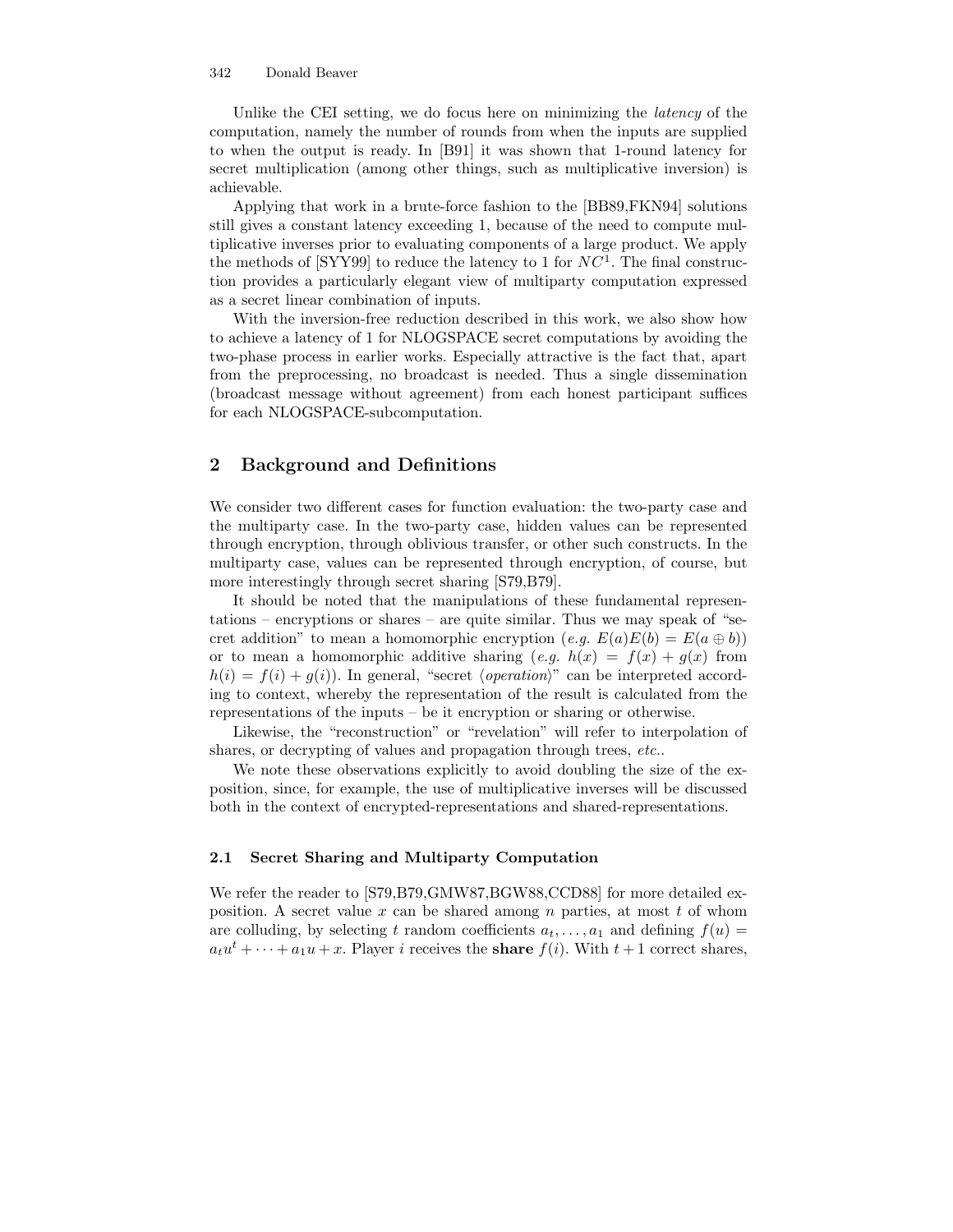$f(0) = x$  can be determined. With t or fewer shares, no information about x is revealed.

If  $f(u)$  represents  $f(0) = x$  and  $g(u)$  represents  $g(0) = y$ , then  $h(u) = f(u) +$  $g(u)$  represents  $x + y$ , and shares  $h(i)$  are easily calculated without interaction as  $f(i)+g(i)$ . Multiplication protocols are more model-dependent, but generally within a small number of rounds of interaction, a polynomial representation of xy can be obtained as well.

There are a variety of models to which our results apply – for example,  $t < n/2$  covers one class, and  $t < n/3$  covers another. (One can also withstand general adversary structures such as "Q2" and "Q3.") Broadcast is assumed (at least for preprocessing), but we place no restrictions on the computational power of attackers.

For simplicity, we consider t-adversaries who make a static choice of whom they will corrupt at the outset, and we investigate independence rather than simulatability. (Generalizations are possible.) Let  $f(x_1, \ldots, x_n)$  be a function on  $n$  inputs, each of size  $m$ , producing a result of size  $m$ , and described by a boolean circuit family  $C_f$ . A multiparty protocol for f is a collection  $\{P_1, \ldots, P_n\}$  of interactive Turing machines, each taking input  $m$  and a private  $m$ -bit argument  $x_i$ , and producing a final output  $y_i$ . A t-adversary is allowed to substitute (and coordinate) up to t of the programs. Two inputs are  $T$ -equivalent if they are identical on inputs in  $T$  and evaluate under  $f$  to the same result.

**Definition 1.** A protocol  $\Pi = \{P_1, \ldots, P_n\}$  for f is (information theoretically) t-secure if, for any coalition  $T \subseteq \Pi$  of size  $|T| \leq t$ , and for any T-equivalent input  $(x_1, \ldots, x_n)$ , the view obtained by T is identically distributed.

To complicate the analysis, we may allow the inputs  $x_i$  to be supplied at some round  $\rho$  after the protocol starts. The number of rounds of preprocessing (independent of inputs) is then  $\rho$ , and the **latency** is the total number of rounds less  $\rho$ . When considering protocols that divide the computation of f into "slices" (i.e., subcomputations), we also consider the latency of computing each slice as the maximal number of rounds from when the previous slice is completed to when the current slice is done.

### 2.2 Computing on Encrypted Inputs

In CEI, we would like to capture the challenge of dropping off encrypted inputs which are then manipulated in a somewhat black-box fashion to produce a result for the client. This requires a bit more than postulating a homomorphic encryption scheme, as we now discuss.

One of the earliest and most fundamental techniques for two-party circuit evaluation is due to Yao [Y86]. In this method, Bob prepares a scrambled circuit in which each gate is represented by an encrypted table (called a "Yao gate"), and each wire w is represented by a pair of hidden triggers, *i.e.* numbers  $w_0$  and  $w_1$ . The value of wire w is 0 if Alice discovers  $w_0$ ; it is  $w_1$  if Alice discovers  $w_1$ ; in other cases it is undefined. By propagating the discovered triggers through each encrypted table, Alice is able to calculate the trigger for the output wire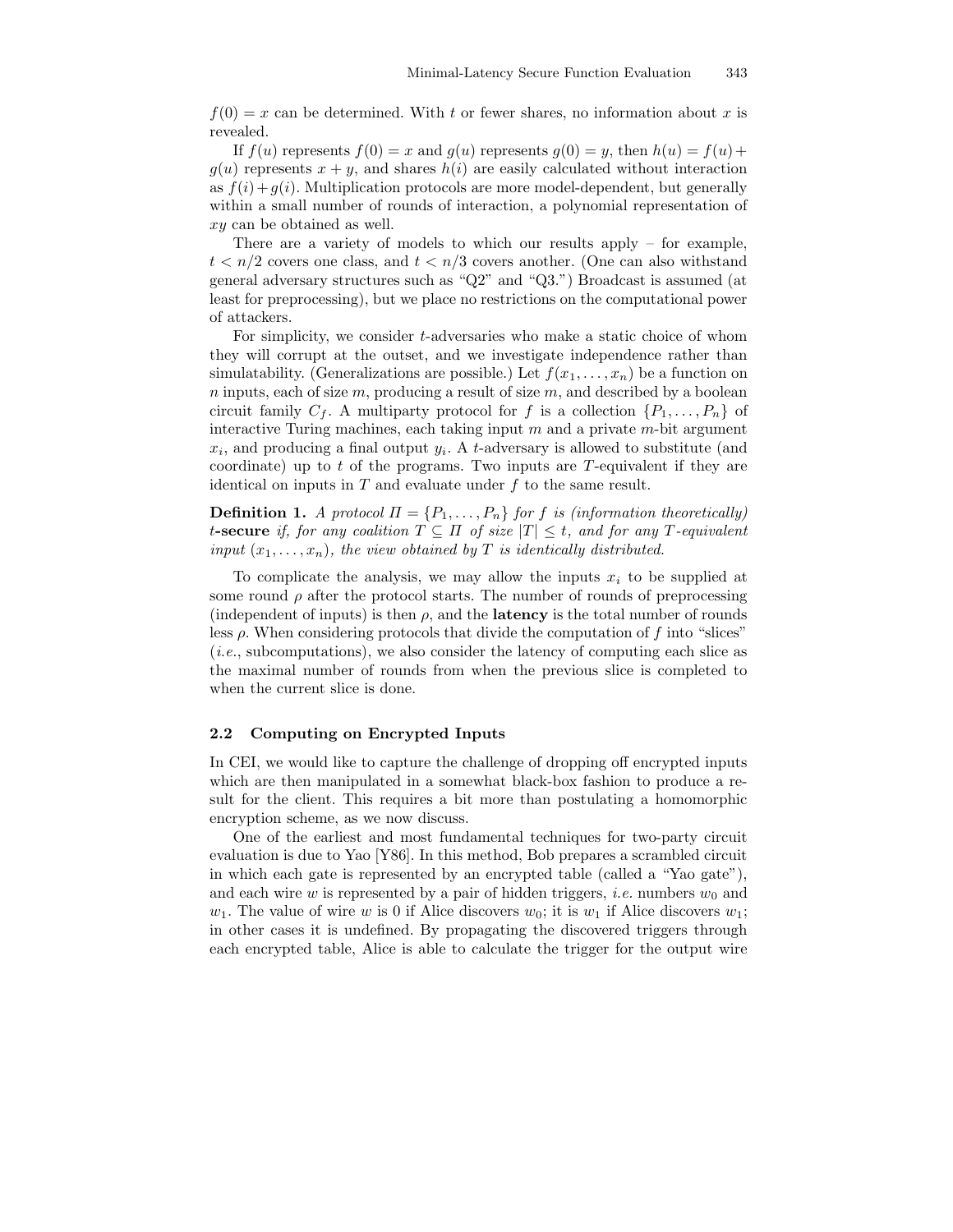of the gate. She is not told how to interpret the triggers, *i.e.* to which bit the trigger corresponds – except for the final output wire.

The needed interaction is minimal, on the same order as the [SYY99] setting. Alice must obtain initial wire triggers that correspond to her secret input bits. This is achieved through chosen-1-out-of-2 Oblivious Transfer [R81]: Bob supplies  $w_{i0}$  and  $w_{i1}$  for an input wire  $w_i$ ; Alice learns precisely one, namely  $w_{i,x_i}$ ; but Bob does not learn which Alice chose. Bob also sends Alice the scrambled circuit. Subsequently, Alice can calculate the output value without further interaction.

Given a homomorphic encryption scheme, one quick way to implement the OT is by way of a generalization of Den Boer's method [dB90]. Alice sends  $E(c)$ where c is a bit describing her choice. Bob responds with  $\{E(b_0), E(a)/E(b_0)\}\,$ ,  ${E(b_1), E(a)E(1)/E(b_1)}$ , with sets and members permuted randomly. Given proper behavior, Alice decrypts the sets to  $\{0,1\}$  and  $\{b_c, b_c\}$ , hence she obtains  $b_c$ . The authors of [SYY99] invoke a variety of options to demonstrate good behavior without introducing interaction; those options apply here as well. Note that Bob can send the scrambled circuit along with his OT reply, making the whole interaction non-interactive, so to speak.

Thus, if Bob can employ a homomorphic encryption secure against Alice, an immediate solution is possible for any polynomial-time f, not just one in  $NC<sup>1</sup>$ . This solution makes an end run around the spirit of the problem. Since it is hard to provide a formal test that captures whether Bob's computations are nothing "more" than a manipulation of encrypted values (there are a lot of clever and indirect things he can do), we turn to a simple requirement: the protocol must be information-theoretically secure against Alice.

**Definition 2.** A CEI protocol for function f represented by circuit  $C_f$  is a two-party protocol consisting of a message from Alice to Bob followed by one in return. The protocol is **correct** if for all inputs  $(x, y)$ , Alice's output is  $f(x, y)$  except with negligible probability. A CEI protocol is private if it is computationallyprivate against Bob and information-theoretically private against Alice.

Concrete Examples of Encryptions A couple of common encryptions make suitable candidates. One is the Goldwasser-Micali encryption [GM84] in which  $N$  is a public Blum integer with a private key consisting of its factors  $P, Q$ . Bit  $b$ is encrypted as  $(-1)^b r^2$  for a random r. This is secure assuming that quadratic residues are indistinguishable from non-residues (the Quadratic Residuosity Assumption, or  $QRA$ ).

A second candidate is a variant of El-Gamal encryption with primes  $P, Q$ satisfying  $P = 2Q + 1$ , and a generator g of  $Z/QZ$ . Corresponding to private key x is the public key  $y = g^x$ . To encrypt message m taken from the space of quadratic residues, compute  $\{g^r, y^r m\}$ . Encryption of 0 and 1 uses two fixed, public quadratic residues  $m_0, m_1$ . The security of this method is equivalent to Decision Diffie-Hellman [TY98,NR97].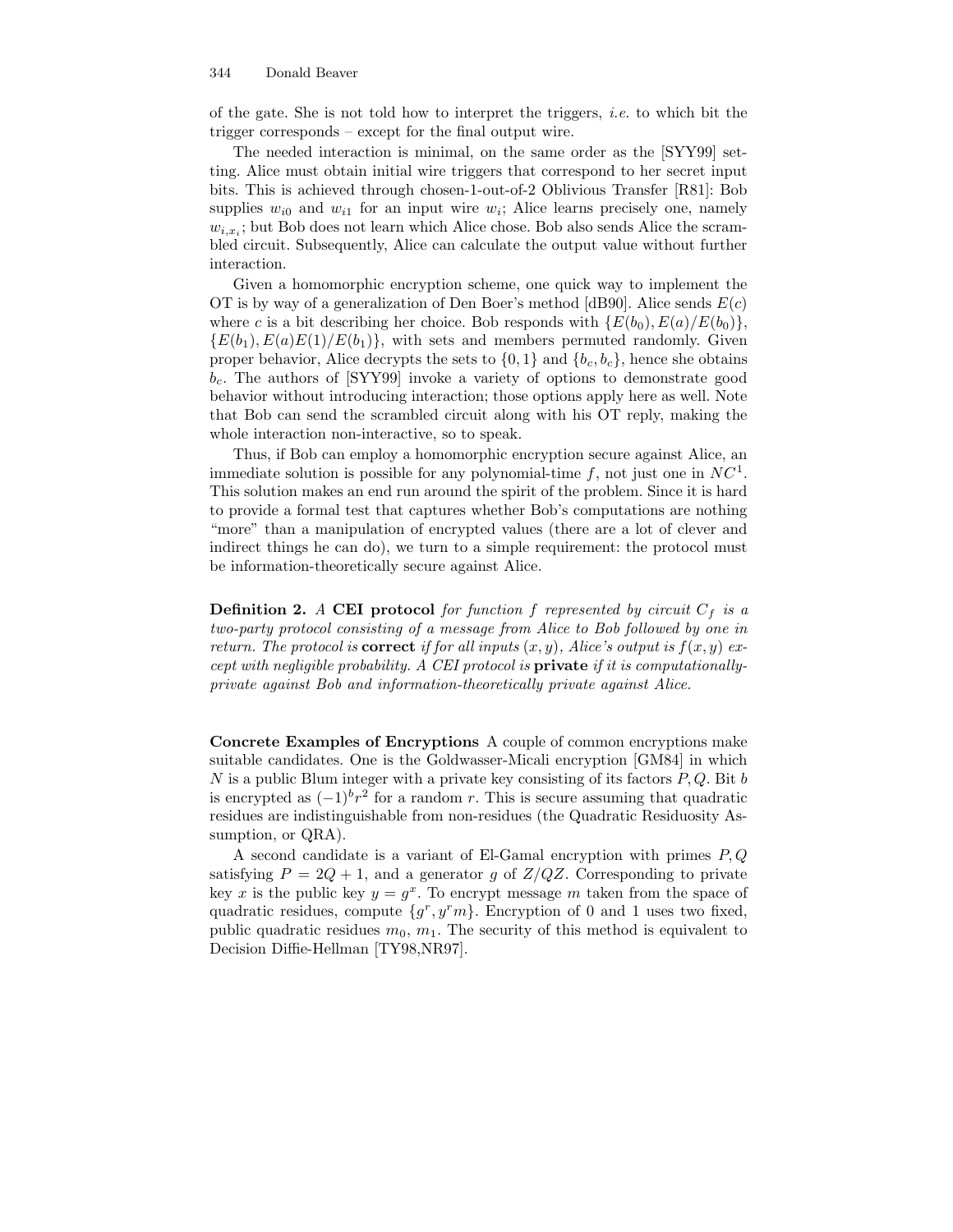In each of these cases, given some  $E(b)$ , it is easy to see how to sample random encryptions uniformly from the set of all encryptions of b, or of  $1 - b$ , even without knowing b.

### 3 Pyramid Representation

The foundation for the recent 1-round protocol of Sander, Young and Yung is an ingenious tree representation for a circuit output. We will build multiparty protocols around their architecture, thus we give details here; the familiar reader can skip to the next section.

Let us coin the term **pyramid representation** to describe the data structure employed in [SYY99]: a complete 4-2 tree, *i.e.* a tree with degree 4 at root and even-level nodes, and with degree 2 at all odd-level nodes. We take the root to be level 2d and the leaves to be at level 0. There are  $8<sup>d</sup>$  leaves.

There are three important aspects to the SYY construction. First, the nodes can be evaluated in terms of a given circuit, resulting in the root being assigned a value equal to the output of the circuit. Second, the pyramid representation can be constructed from encrypted leaf values without knowing what the cleartext bits are. Third, the pyramid representation can be randomized so that it appears chosen uniformly at random from all such representations that evaluate to the given root value.

The authors of [SYY99] refer to the construction and randomizing as inattentive computing, suggesting that the party who performs the tasks need not pay attention to the actual values themselves. The manipulations are oblivious to the contents.

Decoding. In slightly more detail for completeness, we first summarize how evaluation/decoding takes place, given bit assignments to the leaves. (Ultimately, each leaf corresponds to an encryption, and the value of the leaf node is the decrypted bit.) Propagating upward, a node at level  $2k + 1$  has two children,  $(a, b)$ , and is assigned the value  $a \oplus b$ . A node at level 2k has four children  $(a, b, c, d)$ , and is assigned the value 0 if three are labelled 0 and one is 1, or respectively 1 if three children are labelled 1 and one is 0. (All other cases are syntactically unacceptable and are given an undef label.) This three-of-one-kind representation is critical.

Construction. To construct a pyramid representation of the value of some function f applied to input bits  $x_1, \ldots$ , one must apply the gates of a circuit  $C_f$  for f to the nodes in the representation. Inputs and constants lie at the leaves. Without loss of generality, express  $C_f$  as not and or gates. We briefly summarize the SYY construction using the following procedures, which depend on the level of the node in the tree:

- $-$  NOT $(x:\text{level } 0)$  gives y: level 0.
	- set  $y = x \oplus 1$ . (Later, 0 and 1 may be encoded by  $(0, 1)$  and  $(1, 0)$ , in which case this is operation is instead a swap.)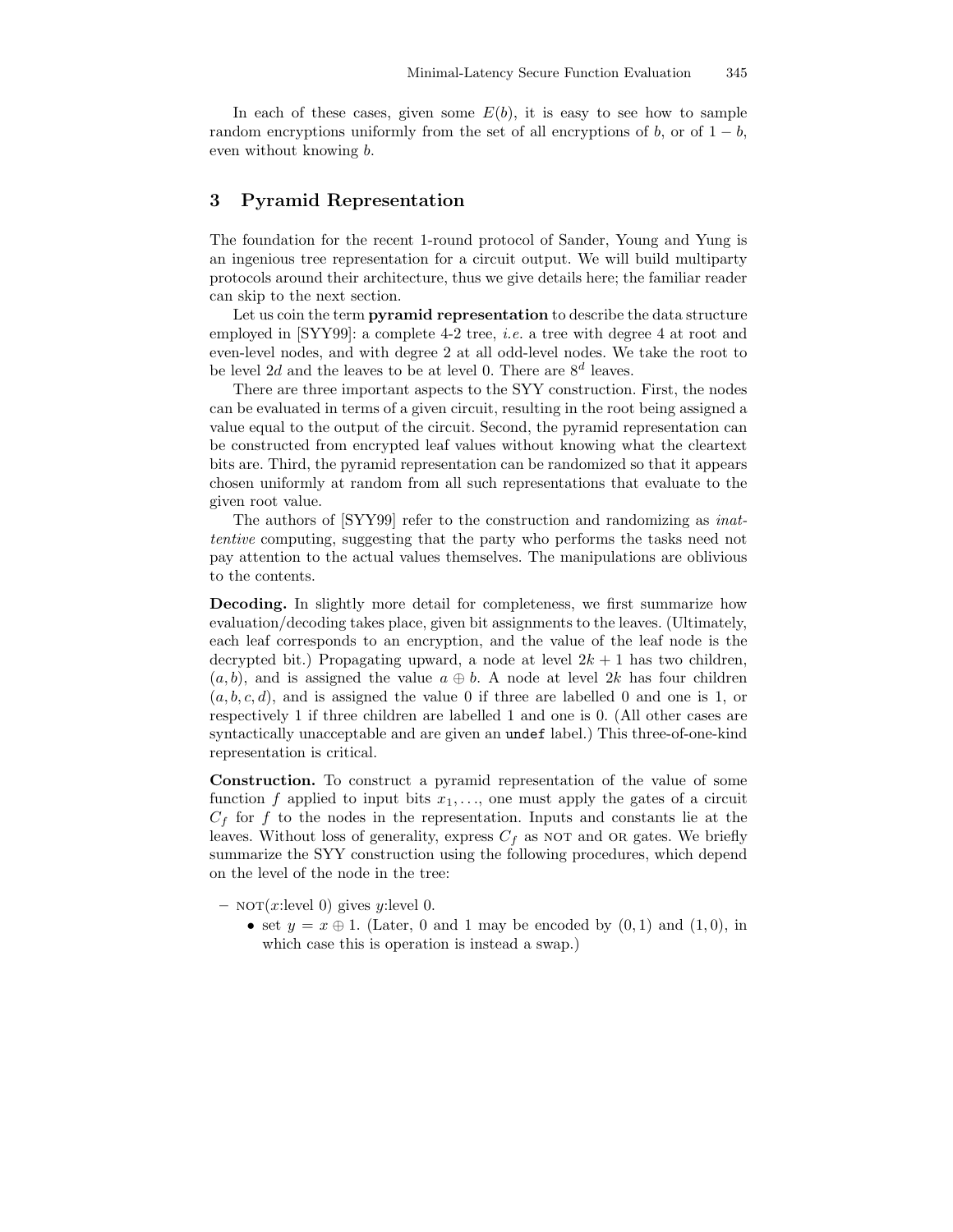- NOT(x:level  $2k + 2$ ) gives y:level  $2k + 2$ .
	- return  $((\text{NOT}(a_1), a_2), (\text{NOT}(b_1), b_2), (\text{NOT}(c_1), c_2), (\text{NOT}(d_1), d_2)),$  where  $x = ((a_1, a_2), (b_1, b_2), (c_1, c_2), (d_1, d_2)).$
- or $(x:\text{level } 2k, y:\text{level } 2k)$  gives z: level  $2k + 2$ .
	- return  $((x,0),(y,0),(x,y),1')$  where 0 denotes a level 2k zero, and 1' denotes a level  $2k + 1$  one.

The ingenious motivation behind the three-of-one-kind representation is now more clear. Negating each individual bit in the multiset  $\{0, 0, 0, 1\}$  provides a three-of-one-kind result  $\{1, 1, 1, 0\}$ , and vice versa. More importantly, the results of the OR routine are always in a three-of-one-kind configuration, when interpreted at a higher level. Explicitly:

|     |  |             | x y (x,0) (y,0) (x,y) 1' | ΟR                          |
|-----|--|-------------|--------------------------|-----------------------------|
|     |  | $0^{\circ}$ | $0^{\circ}$              | $\boxed{1'\{0',0',0',1'\}}$ |
|     |  |             |                          | $ 1'\ {0',1',1',1'}\}$      |
|     |  | υ,          |                          | $1'\{1',0',1',1'\}$         |
| 1 1 |  |             | $0^{\circ}$              | $ 1'\ {1',1',0',1'}\}$      |

where the primed values are interpreted at the next layer up  $((0,0)$  and  $(1,1)$ are written 0', etc.).

Randomization. [SYY99] show that the following straightforward method turns a particular pyramid representation of some result z into a randomly-chosen valid pyramid representation of z, thereby hiding the inattentive steps used to construct the original representation. The randomization method is itself inattentive to the contents of the pyramid.

- RANDOMIZE $(x:\text{level } 2k + 2)$  gives y:level  $2k + 2$ .

- let x be  $((x_{11}, x_{12}), (x_{21}, x_{22}), (x_{31}, x_{32}), (x_{41}, x_{42}))$ ;
- for  $i = 1..4$  and  $j = 1..2$ , set  $b_{ij} \leftarrow \text{RANDOMIZE}(x_{ij});$
- for  $i = 1..4$ , set  $c_i$  by random choice to be  $(b_{i1}, b_{i2})$  or  $(NOT(b_{i1}), NOT(b_{i2}))$ ;
- choose random permutation  $\sigma \in S_4$  and return  $(c_{\sigma(1)}, c_{\sigma(2)}, c_{\sigma(3)}, c_{\sigma(4)})$ .

### 3.1 Non-Interactive Computing on Encrypted Inputs

In the [SYY99] paper, this construction is applied to encrypted inputs. That is, Alice presents CryptoComputer Bob with encryptions  $E(x_i)$  of each of her input bits  $x_i$ , along with their inverses  $E(1-x_i)$ . This enables Bob to create the level 0 leaf labels. Note that Bob can also encrypt his secret inputs  $x_j$ , as well as any known constants, thereby filling in any other needed labels.

Now, without knowing the contents of the encryptions, Bob can invoke the not and or routines, and finally the randomize routine. The result is a pyramid representation whose root value is  $f(x, y)$ . Bob sends this to Alice.

Alice is able to decrypt the labels on the leaves and can subsequently evaluate the root value.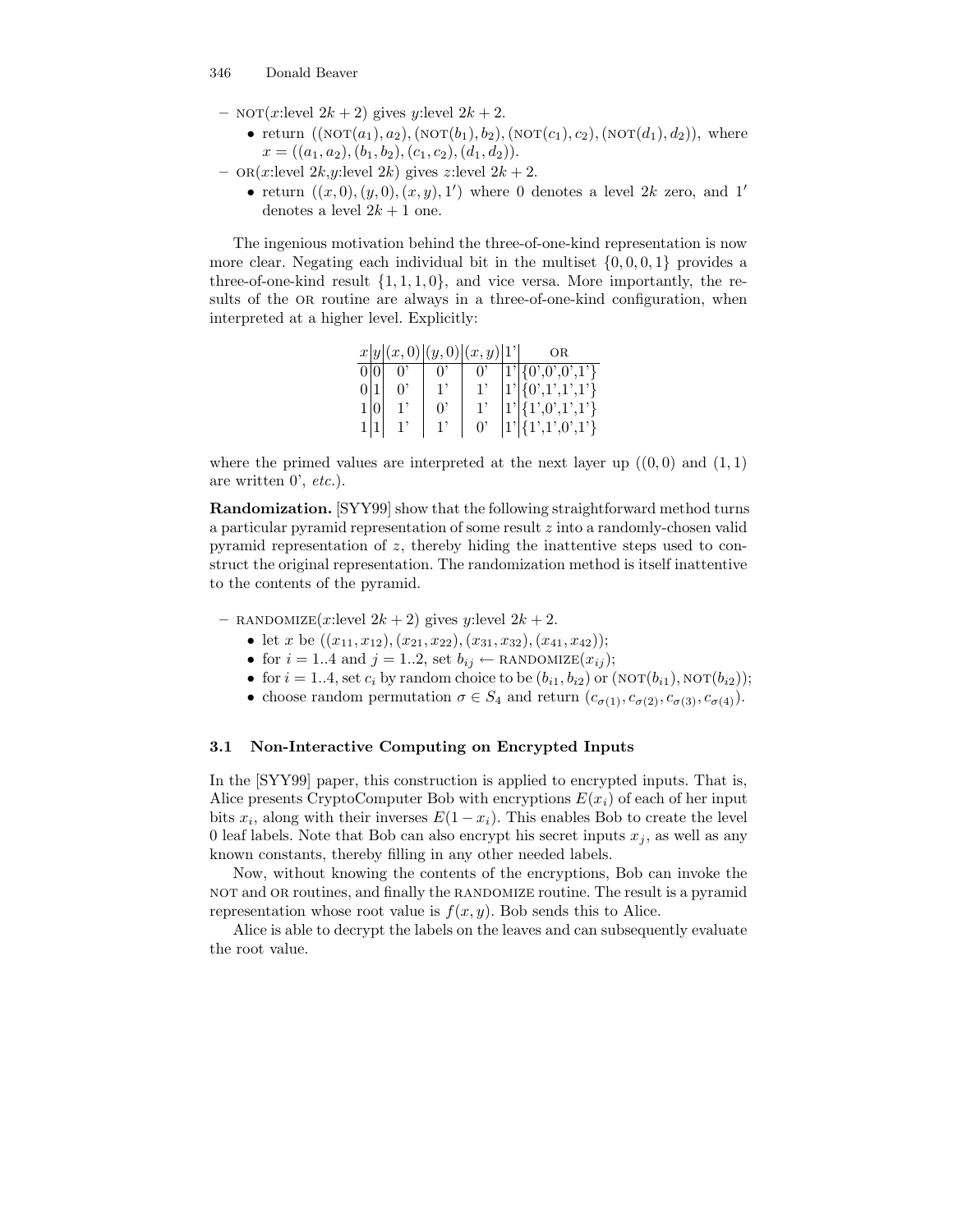## 4 Multiparty Secure Computation

With the pyramid data structure in place, we are now ready to give a multiparty secure computation for  $NC<sup>1</sup>$ .

### 4.1 Latency vs. Cost: Circuit Randomization

When calculating from scratch, our MSC results will generally incur a minimal cost of one secret multiplication. While still better than previously published results, this falls short of the most desirable bound of 1 round, period.

Instead, we focus on latency, defined as the number of rounds from when the inputs to a computation phase are provided until the output (whether secret or public) is complete. Preprocessing is acceptable (and likely required), but it must be independent of the inputs to be used.

Latency is particularly important when evaluating a depth-D circuit using  $(\log n)$ -slices to speed up the number of rounds. A brute-force approach would normally require  $CD/\log n$ ) multiplications with C much larger than 1 (and even including our results below, it would be at least  $D/\log n$  multiplications). If, however, the later slices benefit from preprocessing that is performed during the first slice, then the net running time can be drastically reduced. That is, one multiplication plus  $D-1$  rounds is far better than D sequential multiplications.

One way to improve latency was shown by Beaver, using a technique called circuit randomization [B91]. With appropriate preprocessing, this enables each secret multiplication to finish in one round, an order of magnitude faster than the cost of a secret multiplication from scratch.

The preprocessing is simple, consisting of computing secret products on secret, random inputs. Thus, for example, secrets  $a, b, c$  with  $c = ab$  are created in advance. When  $x$  and  $y$  are ready to be multiplied, the differences ("corrections")  $\Delta x = x - a$  and  $\Delta y = y - b$  are published. The "correction" to c, namely  $\Delta z = xy - c$ , then becomes a straightforward linear combination with public coefficients (the  $\Delta x$ ,  $\Delta y$  values). The bottom line is that secret multiplication has a latency of 1 round.

We shall see below that the same conclusion applies to  $NC<sup>1</sup>$  (and to NLOGSPACE): secret  $NC<sup>1</sup>$  computations have a latency of 1 round. Interestingly, the following result can be derived in different ways, with or without the recent SYY methods.

*Claim.* Let f be represented by a circuit  $C_f$  of polynomial size. There exists a secure MSC protocol to compute  $NC<sup>1</sup>$  slices of  $C_f$  with a latency of 1 round.

### 4.2 NC1 Via Secret Quadratic Forms and SYY

The first of two ways to achieve Claim 4.1 employs [SYY99] with secretly shared values in place of encrypted bits. The "inattentive" creation of a pyramid representation on secrets is done as a multiparty computation in a straightforward manner.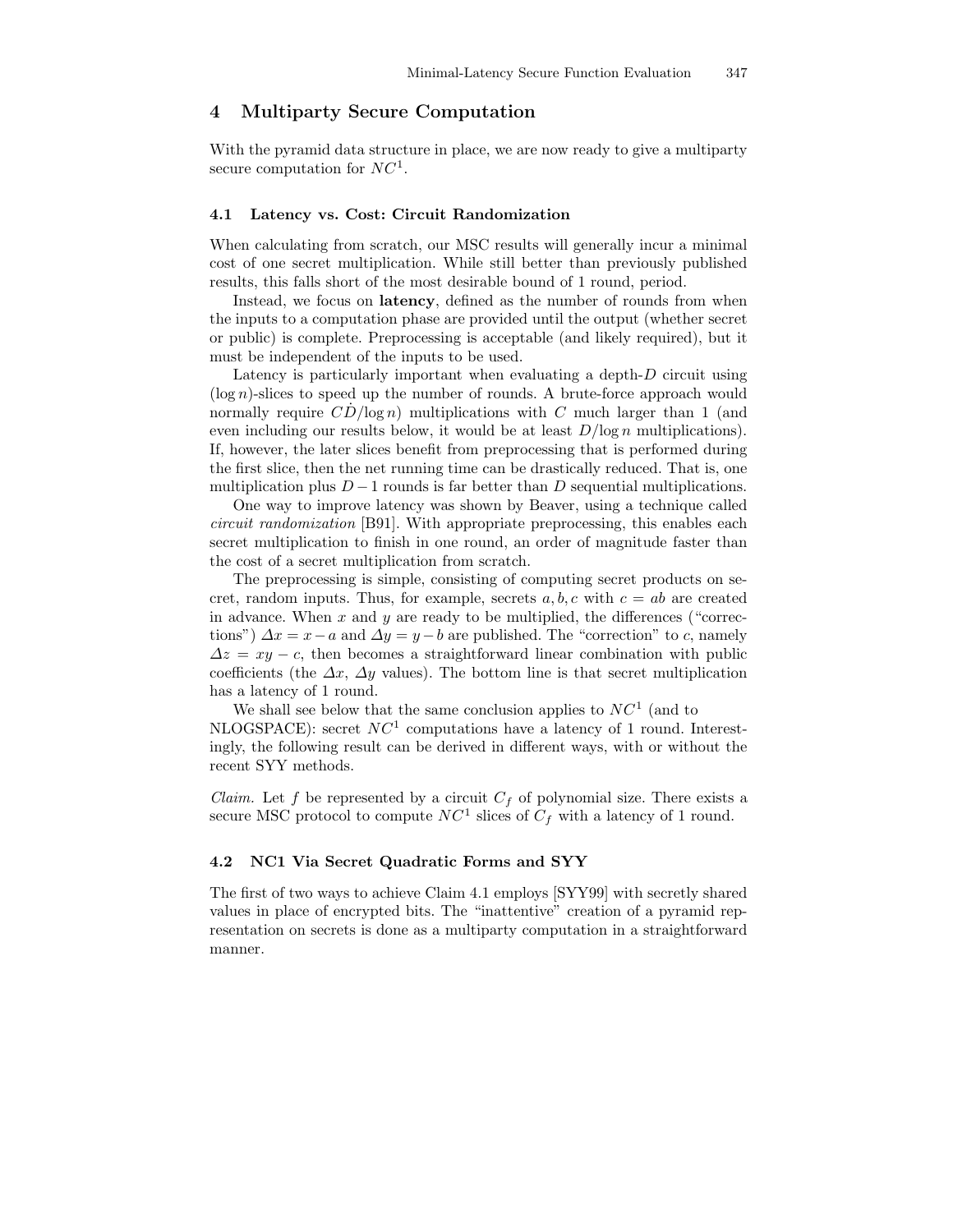The calculation of NOT at level 0 is simple: non-interactively compute  $1 - x$ secretly. Second, the RANDOMIZE step can be calculated using a secret quadratic form applied to the inputs – or in other words, a "linear" combination of input values in which the coefficients are themselves secrets. These coefficients are chosen randomly but with certain restrictions.

There are only two steps in RANDOMIZE in which random choices are made. In the 2-party Computing on Encrypted Inputs setting, the "CryptoComputer" would make these choices and ensure that they remain secret. In the MSC application, these choices are also kept secret. We must ensure that they can be selected and applied efficiently.

Referring to §3, there are two main steps for applying random choices. First is the choice between  $(b_{i1}, b_{i2})$  and  $(NOT(b_{i1}), NOT(b_{i2}))$ . This choice can be executed by creating a new secret bit  $d_i$ , then setting (at leaves):

$$
b_{i1} = d_i x_{i1} + (1 - d_i)(1 - x_{i1})
$$
  

$$
b_{i2} = d_i x_{i2} + (1 - d_i)(1 - x_{i2})
$$

The manipulation at higher level nodes is similar: the multiplication by  $d_i$  is propagated to the children.

Similarly, the random selection of a permutation from  $S_4$  can be modelled by a secret permutation matrix  $A = [a_{ij}]$ , so that the resulting quadruple is  $(y_1, y_2, y_3, y_4)$  where  $y_i = \sum_j a_{ij} c_j$ .

At each odd-level node in the pyramid representation, then, a secret random bit is generated. At each even-level node above  $0$ , a secret random  $S_4$  permutation is generated.

If these operations are composed, the result is a collection of coefficients  $C_{ij}$  such that leaf i is  $C_{i0} + \sum_j C_{ij} x_j$ . These coefficients are products of the coefficients assigned on the path down to leaf  $i$ . Thus they can be efficiently calculated (secretly, of course) in a preprocessing phase.

Noting that [B91] enables quadratic forms on secrets to be evaluated with 1-round latency, Claim 4.1 is satisfied.

#### 4.3 Some Details

For concreteness, here are some ugly programming steps for the protocol. The SYY construction induces at each node a tree with formulas in it. One can apply a syntactic NOT operation to a leaf label s by replacing s by  $1 - s$ . One can apply a NOT to a higher node by applying NOT recursively to each of the left grandchildren (as in SYY). One can also perform linear combinations recursively on two trees of formulas in a direct manner:

$$
a((t_1, t_2), (t_3, t_4), (t_5, t_6), (t_7, t_8)) + b((u_1, u_2), (u_3, u_4), (u_5, u_6), (u_7, u_8)) =
$$
  

$$
((at_1 + bu_1, at_2 + bu_2), (at_3 + bu_3, at_4 + bu_4),
$$
  

$$
(at_5 + bu_5, at_6 + bu_6), (at_7 + bu_7, at_8 + bu_8)).
$$

The first (non-interactive) preparation creates a raw tree of formulas:

1. Start with circuit  $C_f$  which is applied to input bits  $x_1, \ldots, x_m$ .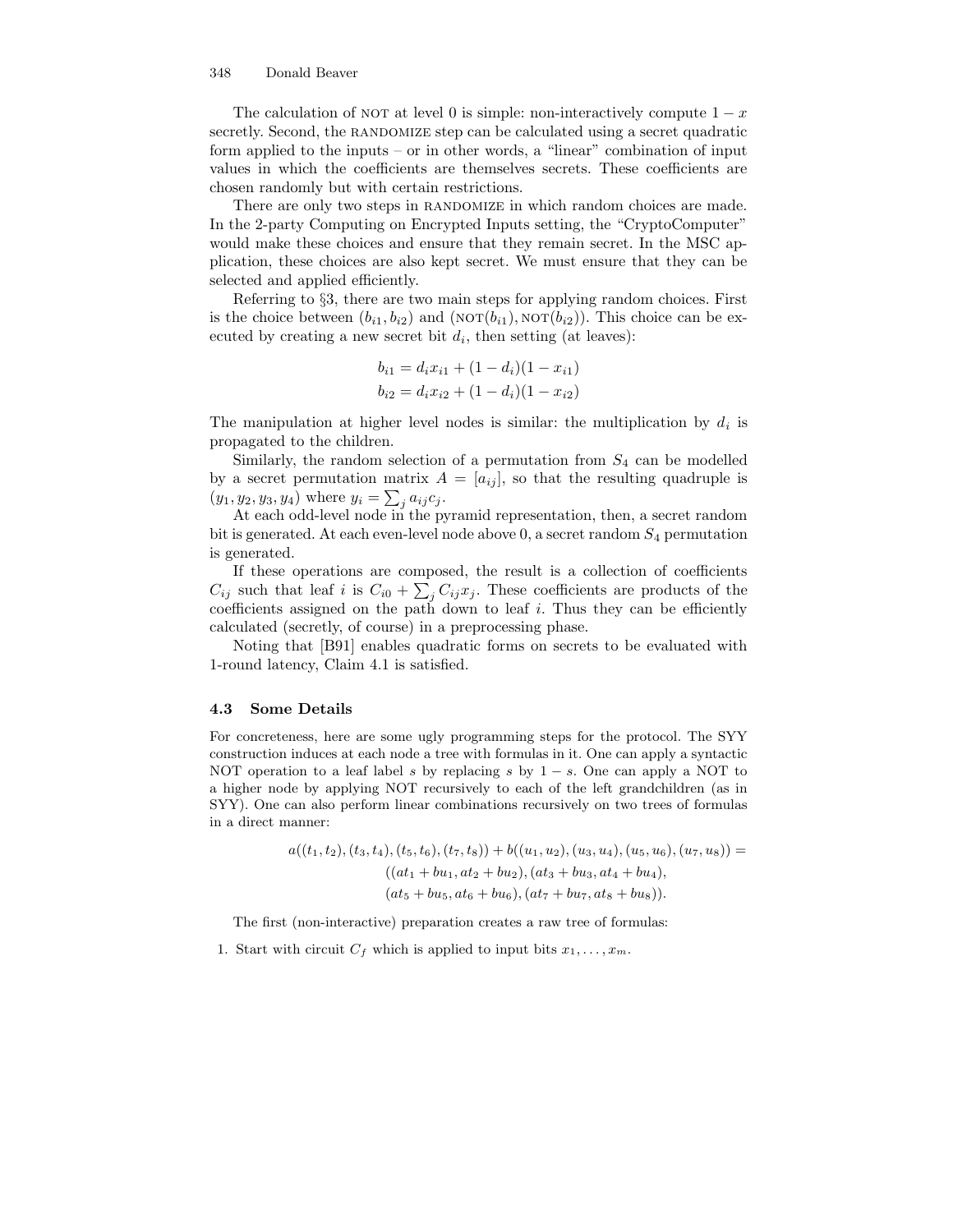2. Create a raw pyramid program: Each node contains a tree of formulas using  $x_i$ 's and constants. Place  $x_i$ 's and constants at the leaves according to  $C_f$ . Propagating upward, create a formula tree at each node according to the Construction in 3. (For example, at level 2,  $OR(NOT(x_1),x_2)$  would be labelled with the formula tree  $((1-x_1,0),(x_2,0),(1-x_1,x_2),(0,1).)$ 

The second (non-interactive) preparation adds symbols that correspond to the randomization:

- 1. For each odd-level node v, create symbol  $d(v)$ . For each even-level node v, create 16 symbols  $a(v, i, j)$  for  $1 \leq i, j \leq 4$ .
- 2. Create a randomized pyramid program: Propagating upwards from leaves, apply randomization symbols.
	- 2A. Replace the current T by  $T' = d(v)T + (1 d(v))NOT(T)$ . (This involves recursively applying  $d(v)$  symbols and NOT's; the result is a tree of formulas over inputs, constants, and  $d_i$ 's.)
	- 2B. Now say the current T is  $((b_{11}, b_{12}), (b_{21}, b_{22}), (b_{31}, b_{32}), (b_{41}, b_{42}))$ . Replace  $b_{im}$ with  $\sum_{j} a(v, l, j)b_{jm}$ . (Again, the  $a(v, l, j)$  symbols trickle to the leaves.)

 $\sum_j C_{ij}x_j$ , where the C's are formulas on the randomization symbols and constants The result is a pyramid of formulas in which each formula can be written as  $C_{i0}$  + alone.

This gives an  $O(8^d)$ -sized "program" for the preprocessing phase, where d is the circuit depth of  $C_f$ . Generate random secret bits for each of the  $d(v)$  symbols. Generate random secret permutation matrices for each set  $\{a(v,i,j)\}\$ . Evaluate each  $C_{i0}$  and  $C_{ij}$ secretly. The preprocessing takes constant rounds.

We now have a pyramid in which each leaf i contains an expression  $C_{i0} + \sum_j C_{ij} x_j$ . Following the approach of [B91], these results can be precomputed at random values  $\hat{x}_i$ . When the  $x_j$  inputs are provided, "corrections"  $(x_i-\hat{x}_i)$  are announced, corrections to the pyramid entries are disseminated (no broadcast/agreement needed), and each player then calculates the entries himself. Each player then evaluates the pyramid according to the instructions of [SYY99] (see §3).

**Preparing the Coefficients** We digress with a few remarks on alternatives for obtaining the  $C_{ij}$  coefficients. Several avenues present themselves:

- generation by precomputation;
- generation by Trusted Third Party (TTP) or Server;
- generation by composition.

The previous section considered precomputation.

In a hybrid model more akin to [SYY99], one can rely on a TTP who supplies secret shares of the coefficients to the participants. While zero-knowledge proofs can ensure correctness (*i.e.* the coefficients are a proper permutation), one must trust that the TTP does not leak the coefficients. This trust model is similar to the CryptoComputer model of [SYY99]; secrecy relies on maintaining secrecy of the RANDOMIZE step.

Finally, verified sets of coefficients from the TTP's can be composed. This corresponds to allowing each TTP to execute the RANDOMIZE step. As long as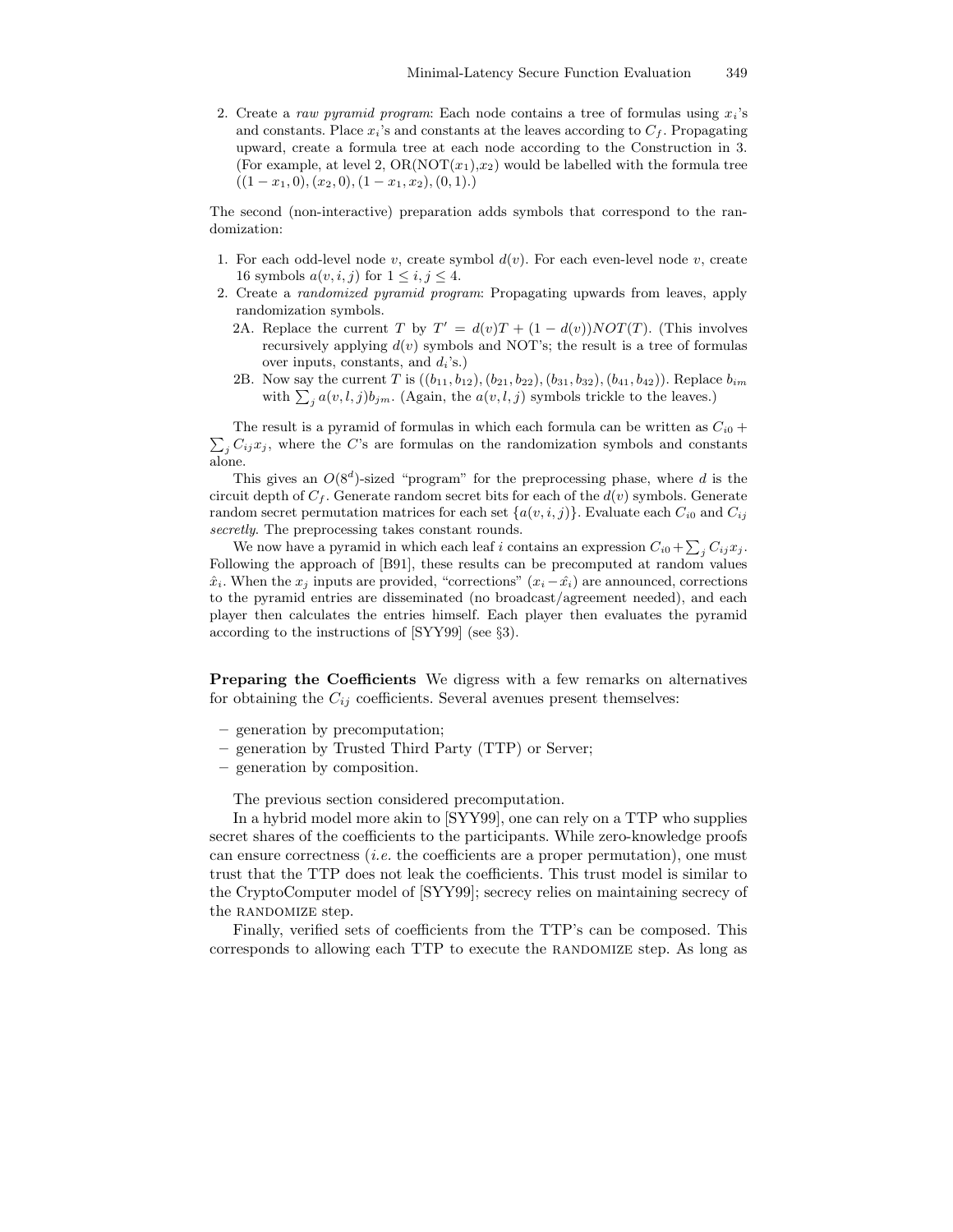one TTP maintains discretion, the conclusions of [SYY99] will apply and the results will be secure. Of course, if the TTP's are taken to be the participants themselves (*eg.*  $t + 1$  of them), then a secret matrix product on several matrices is required, which gets us back to the initial problem.

## 5 Matrix Representations

We present a background for matrix-based computing and finish the section with our new inversion-free reduction.

### 5.1 Secret Group Operations

The following subroutines are applicable to 2-party and to multiparty settings. Note that the group need not be abelian, thus matrices are perfectly fine candidates. The costs are  $O(1)$  multiplications; hence if secret multiplication takes  $O(1)$  rounds, the net cost is  $O(1)$  rounds. (As described later, secret multiplication generally has 1-round latency after preprocessing, so these routines are very short in terms of latency.)

Inverses. The authors of [BB89] demonstrated how to compute a secret inverse of a secret group element X in  $O(1)$  multiplications using the following trick: choose secret element U; secretly calculate  $Y = XU$  and reveal Y; publicly calculate  $Y^{-1}$ ; secretly multiply  $Z = UY^{-1}$ . Clearly,  $Z = X^{-1}$ , yet Y is distributed uniformly at random, revealing nothing about  $X$  (as long as  $U$  remains uncompromised).

**Polynomial-Length Products.** Let  $M_1, \ldots, M_N$  be secret group elements. The goal is to calculate  $M = \prod_i M_i$  secretly. The following application (with minor differences) arose in [K88,K90] and [BB89]:

$$
M = R_0^{-1} R_0 M_1 R_1^{-1} R_1 M_2 R_2^{-1} \cdots R_{N-1} M_N R_N^{-1} R_N
$$

where  $R_0, \ldots, R_N$  are secret, random, invertible group elements  $(R_0 \text{ can be set to})$ the identity). Let  $S_i = R_{i-1} M_i R_i^{-1}$ . Then the set  $\{S_i\}$ , if made public, reveals nothing about  $\{M_i\}$ ; it appears uniformly random, subject to producing the same overall product.

A protocol that follows this structure (compute  $R_i$ 's and inverses, compute and reveal  $S_i$ 's) will incur  $O(1)$  multiplications plus the cost of generating random invertible elements. It will nevertheless exceed 1 round.

### 5.2  $3 \times 3$  Products for NC1

Building on a result of Barrington [B86], Ben-Or and Cleve [BC88] showed that  $NC<sup>1</sup>$  computations are equivalent to products of polynomially-many  $3 \times 3$  matrices. In their representation, inputs are supplied as an identity matrix with the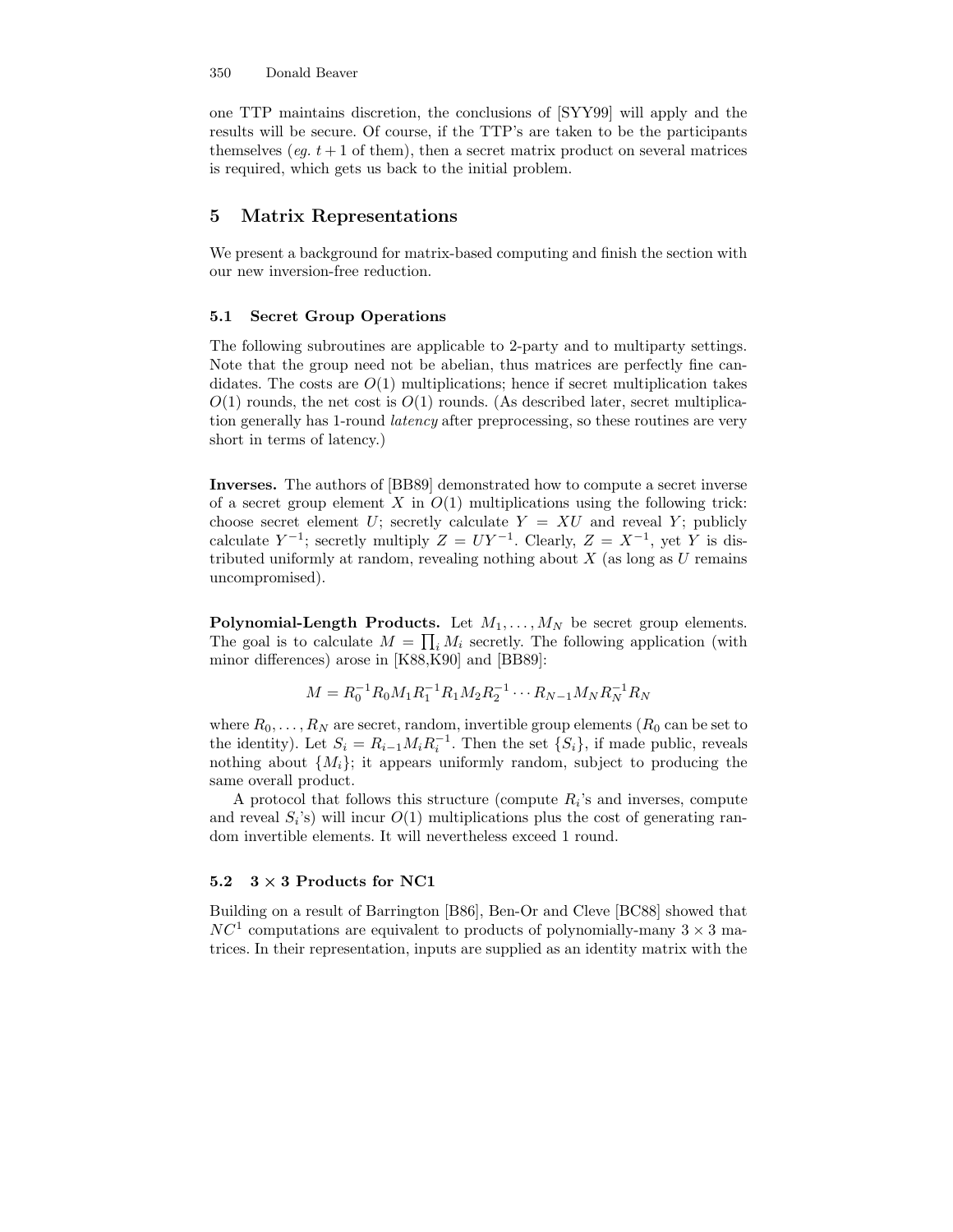top right (1, 3) zero replaced by the input value. The final result is also read from the (1, 3) entry of a specified product of such "input" matrices interspersed with certain constant matrices. In fact, the final product is simply an identity matrix with the top right zero replaced by  $f(x_1, \ldots, x_n)$ .

Without going into further detail, we mention simply that the number of matrices involved in a depth-d computation will be some  $N = O(4^d)$ , and that each matrix is either a well-known constant or simply contains an input variable (possibly negated) in the  $(1, 3)$  entry as above.

### 5.3  $N \times N$  Products for NLOGSPACE

More recently, Feige, Kilian and Naor [FKN94] described how to formulate NLOGSPACE computations as a product of  $N \times N$  matrices, where N is polynomial in the input size. In their setup, the top right  $(1, N)$  entry of the final product M indicates the final output: 0 if the entry is zero, or 1 if the entry is nonzero.

Because [FKN94] used the  $N \times N$  construction to solve a slighly different task, in which Alice and Bob provide sufficient data to a Combiner so that the Combiner can calculate  $f(x, y)$  without learning x and y, they also focused on leaving  $f(x, y)$  (and nothing else) in the output. While this occurs automatically in the  $3 \times 3$  matrix case (for  $NC<sup>1</sup>$ ), [FKN94] had to provide additional secret matrices  $Q_L$  and  $Q_R$  to randomize the final product matrix. With  $Q_L$  and  $Q_R$  of a particular, randomized form, they showed that  $Q_LMQ_R$  was uniformly random subject to the entry at  $(1, N)$  being either zero if the output was 0 or random and nonzero if the output was 1.

It is not hard to verify that secret  $Q_L$  and  $Q_R$  matrices can be generated in a constant expected number of rounds.

### 5.4 Direct Output or Slice Output

There is a distinction between producing the final result of a function in some public fashion (known to one or more parties) and producing a secret representation of the final result. The latter can be used to speed up larger circuit evaluations by slicing them [K88,K90,BB89] into (for example) log-depth layers.

In any case, it is often simple to convert a direct-output computation to one that preserves the output as a secret for input to further computation. Simply create an additional secret r, directly output the result of  $f()-r$ , and implicitly add the public value  $f() - r$  to the secretly represented r.

(This does not obviate the use of  $Q_L$  and  $Q_R$  in [FKN94], however, since there are a host of other entries  $(N^2-1)$  of them, in fact) whose public revelation may compromise sensitive information. Their approach was to open the final matrix completely.)

### 5.5 Multiplication Without Secret Inverses

One of the difficulties with using the matrix multiplication methods described in §5.1 is that they are prima facie interactive in nature. To calculate an inverse,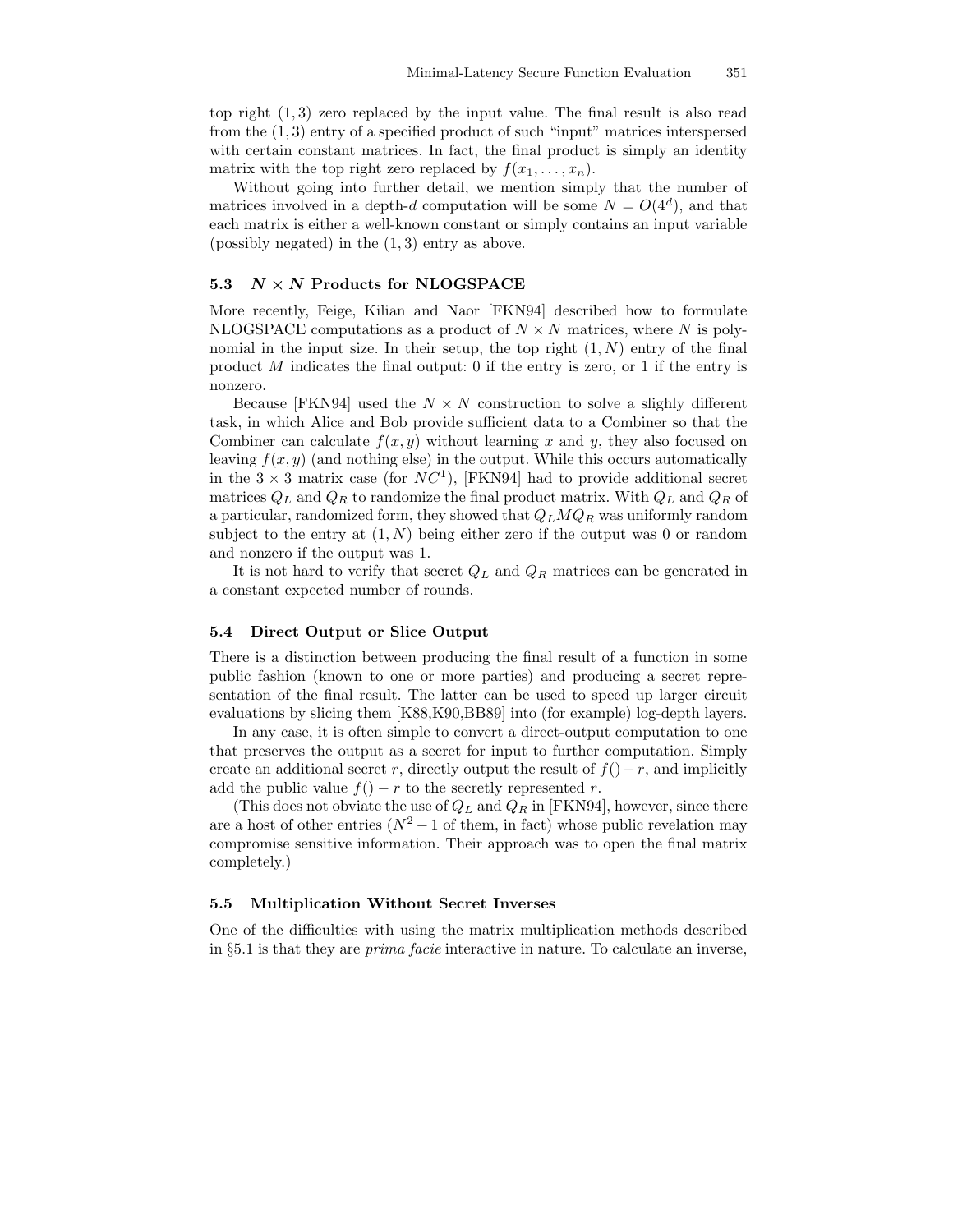one must publicly reveal the randomized product, which is then interactively fed back into another pass. To calculate a long product of elements, one first reveals the intermediate products of triples, then calculates their product and feeds it back into another phase (multiplying by secrets on left and/or right).

Here, we propose an inversion-free reduction from a product to a list of publicized matrices which can be combined to calculate the original product. (While no inversions are needed in the reduction, some of the resulting matrices must be inverted before multiplying them together.)

Starting with a polynomial-length product  $M = \prod M_i$ , we create secret, invertible elements  $R_0, \ldots, R_N$  as before. But now, also create secret, invertible elements  $\hat{R}_0, \ldots, \hat{R}_N$ . Write:

$$
M = (\hat{R}_0)(R_0\hat{R}_0)^{-1}(R_0M_1\hat{R}_1)(R_1\hat{R}_1)^{-1}(R_1M_2\hat{R}_2)\cdots
$$

$$
\cdots (R_{N-1}\hat{R}_{N-1})^{-1}(R_{N-1}M_N\hat{R}_N)(R_N\hat{R}_N)^{-1}(R_N).
$$

Let  $S_i = R_{i-1} M_i \hat{R}_i$ , and let  $\hat{S}_i = R_i \hat{R}_i$ . Then:

$$
M = \hat{R}_0 \hat{S}_0^{-1} S_1 \hat{S}_1^{-1} S_2 \cdots \hat{S}_{N-1}^{-1} S_N \hat{S}_N^{-1} R_N.
$$

It is not hard to generalize [K88,K90,BB89] to show that each  $S_i$  and  $\hat{S}_i$  leaks no information. Define  $S = \hat{S}_0^{-1} S_1 \hat{S}_1^{-1} S_2 \cdots \hat{S}_{N-1}^{-1} S_N \hat{S}_N^{-1}$ . Then  $M = \hat{R}_0 S R_N$ . While inverses are applied to the public values  $(\hat{S}_i^{-1})$ , no inversion is required to reduce the original product secretly to the list of public multiplicands.

## 6 Multiparty Secure Computation Revisited

#### 6.1 Achieving NC1 for Multiparty Secure Computation

Claim 6.2 can now be demonstrated by an alternative approach. The inversionfree reduction of  $\S 5.5$  enables MSC protocols with 1-round latency for  $NC<sup>1</sup>$ without relying on [SYY99], as the following indicates. Precompute the  $R_i$  and  $\hat{R}_i$  matrices and reveal the  $\hat{S}_i$  values.

Let  $I(i)$  be the index of the secret input variable appearing in matrix  $M_i$ (if any). When each  $R_i M_i \hat{R}_{i+1}$  product is expanded, each of the nine entries  $\{s_{ikl}\}_{1\leq k,l\leq 3}$  in  $S_i$  is of the form  $\alpha_{ikl}+\beta_{ikl}x_{I(i)}$ . (If no variable appears,  $\beta_{ikl}=0$ .) Secretly precompute the  $\alpha_{ikl}$  and  $\beta_{ikl}$  values.

Finally, when the input variables are supplied, it remains to publish each  $\alpha_{ikl} + \beta_{ikl}x_{I(i)}$  in order to reveal the  $S_i$  matrices. This involves a single multiplication, which the methods of [B91] reduce to latency 1. (The product is precomputed on random inputs; the single round consists of disseminating an adjustment to the precomputed result.)

At this point, the  $\hat{S}_i$  and  $S_i$  matrices have been revealed. The overall result can be evaluated without further interaction, or fed secretly into the next layer of computation.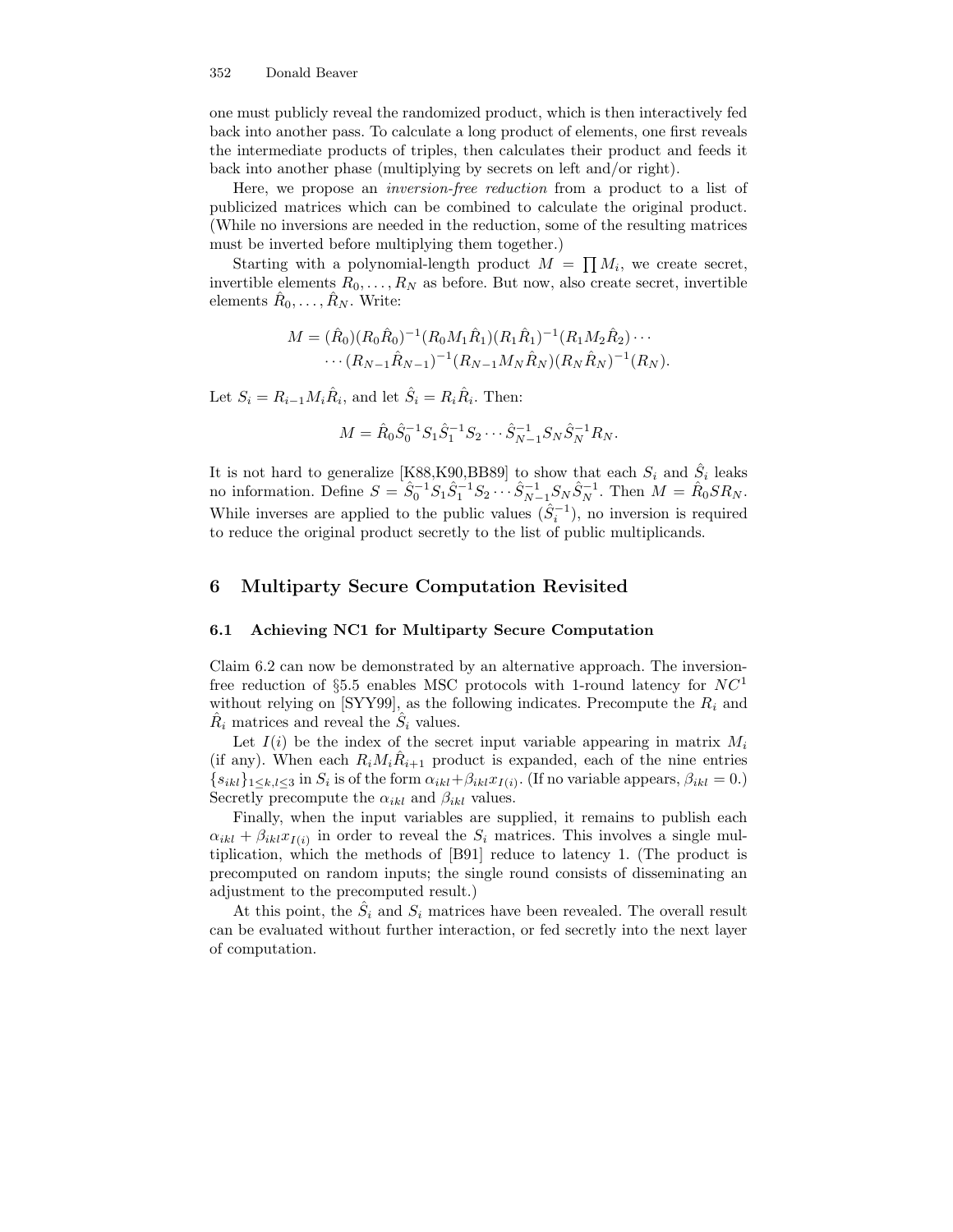#### 6.2 Achieving NLOGSPACE for Multiparty Secure Computation

The generation of secret nonsingular  $N \times N$  matrices, and appropriate secret  $Q_L$  and  $Q_R$  matrices, can be done in expected  $O(1)$  rounds. Thus we find (as already claimed in [FKN94]) that there is a secure multiparty protocol for any NLOGSPACE function, using expected  $O(1)$  rounds. But we can now strengthen that conclusion by applying the methods of the previous section to  $N \times N$ matrices:

*Claim.* Let f be represented by a composition of  $D$  NLOGSPACE-computable functions each with output size polynomial in the size of  $f$ 's input. There exists a secure MSC protocol to compute each NLOGSPACE-computable subfunction with a latency of 1 round. The overall protocol incurs  $D + O(1)$  rounds.

## 7 Two Parties: Computing on Encrypted Inputs

In the case of Computing on Encrypted Inputs, we do not have the flexibility to allow preprocessing. Instead, we turn back to the [SYY99] for bootstrapping the product of  $N \times N$  matrices.

The selection of random, secret, nonsingular matrices, and the individual computation of each of the  $Q_L, Q_R, S_i$  and  $\hat{S}_i$  matrices can be performed in  $NC<sup>1</sup>$ . Note that input bits and extra random bits are re-used in different, parallel sub-executions.

Thus, on a higher level, the protocol for NLOGSPACE consists of some number N of executions of various  $NC<sup>1</sup>$  calculations. These calculations provide Alice with the values for  $Q_L, Q_R, S_i$  and  $\hat{S}_i$ , which in turn enable her to compute the final bit. According to the proofs presented in [FKN94], these matrices provide no extra information. More details are below.

#### 7.1 Computing NLOGSPACE on Encrypted Inputs

For a given function f in NLOGSPACE, the construction in  $[FKN94]$  produces a pair of adjacency matrices, A and B. The binary entries in A depend only on Alice's inputs (or on no inputs at all), and the entries in  $B$  depend only on Bob's inputs. The  $(1, N)$  entry of  $(AB)^N$  will be nonzero if and only if the result of f is 1; otherwise f is 0. To hide the other entries in  $(AB)^N$ , which may leak information, two extra secret matrices  $Q_L$  and  $Q_R$  are used, and the desired product is  $M = Q_L(AB)^N Q_R$ . Bob will enable Alice to find the product of these  $2N + 2N \times N$  matrices.

In our application, only Alice will learn the  $S_i$  and  $\hat{S}_i$  matrices. Unlike other settings, this permits us to have Bob learn or set the randomizing matrices himself, as long as Alice doesn't.

1. For each input bit  $x_i$  held by Alice, Alice encrypts and sends  $E(x_i)$  to Bob.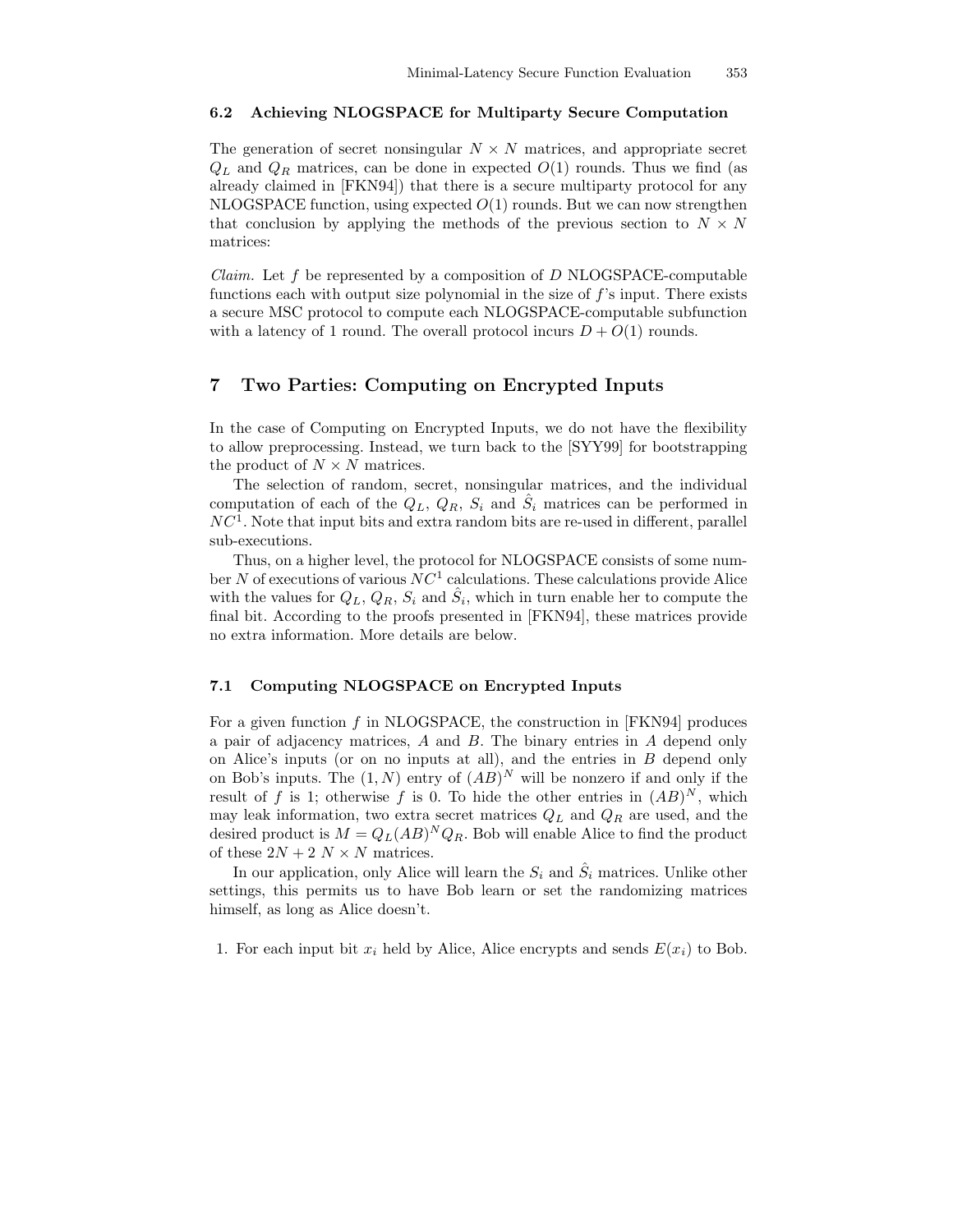- 2. Bob selects  $2N+1$  random  $R_i$  matrices and  $2N+1$  random  $\hat{R}_i$  matrices (set  $R_{2N+2} = \hat{R}_{2N+2} = I$ . Bob selects  $Q_L$  and  $Q_R$  at random according to the constraints in [FKN94]. He sets matrix  $B$  according to the inputs to  $f$  that he holds. Let  $M_1 = Q_L$ ,  $M_{2N+2} = Q_R$ , and for  $i = 1..N$  let  $M_{2i} = A$  (values unknown to Bob) and  $M_{2i+1} = B$ .
- 3. Bob invokes  $N$  instances of the  $[SYY99]$  protocol. In instance  $i$  he uses Alice's encryptions to evaluate (for Alice) the result  $S_{2i} = R_{2i-1} M_{2i} \hat{R}_{2i}$ . In addition, Bob directly sends the following results to Alice:  $S_1 = Q_L \hat{R}_1$ ,  $S_{2N+2} = R_{2N+1} Q_R \hat{R}_{2N+2}, S_{2i+1} = R_{2i} B \hat{R}_{2i+1}$  for  $1 \le i \le N$ , and  $\hat{S}_j =$  $R_j \hat{R}_j$  for  $1 \leq j \leq 2N+2$ .
- 4. Alice receives pyramids for  $S_{2i}$   $(1 \leq i \leq N)$  and calculates  $S_{2i}$  accordingly. She then calculates  $M = S_1 \hat{S}_1^{-1} \cdots \hat{S}_{2N+1}^{-1} S_{2N+2} \hat{S}_{2N+2}^{-1}$ . If entry  $(1, N)$  in M is nonzero, Alice outputs 1, else she outputs 0.

By inspection, the protocol takes one round. By arguments in [FKN94] and [SYY99], Alice's view of the pyramids and the direct matrices provides her no greater knowledge than the final result itself (from which she can construct the view). The product is clearly correct.

## 8 Closing Remarks

We have extended the reach of earlier results by applying new parallelization constructs. Two results obtain. Multiparty Secure Computation can be speeded up by creating subtasks of complexity NLOGSPACE, where the latency of computing each subtask is not just  $O(1)$  but exactly 1. Likewise, Computing on Encrypted Inputs can be achieved non-interactively for functions in NLOGSPACE, not just  $NC^1$ .

We presented two approaches to achieving  $NC<sup>1</sup>$  computations for MSC with 1-round latency. One, based on [SYY99], has message size complexity of  $O(8<sup>d</sup>)$ (where d is circuit depth). The other requires  $O(4^d)$ . On closer inspection, the culprit seems to be the use of  $(0, 1)/(1, 0)$  representations. In the MSC application, it can be removed, collapsing the SYY pyramid to size  $O(4^d)$ . It is remarkable that two distinct constructions converge to the same complexity, which may suggest a deeper relationship.

Acknowledgements The author gratefully acknowledges helpful discussions and inspirations from Moti Yung. Several referees made extremely helpful comments on content and presentation.

### References

- [BB89] J. Bar-Ilan, D. Beaver. "Non-Cryptographic Fault-Tolerant Computing in a Constant Expected Number of Rounds of Interaction." Proceedings of PODC, ACM, 1989, 201–209.
- [B86] D. Barrington. "Bounded Width Polynomial Size Branching Programs Recognize Exactly those Languages in  $NC^1$ ." Proceedings of the  $18^{th}$  STOC, ACM, 1986, 1–5.